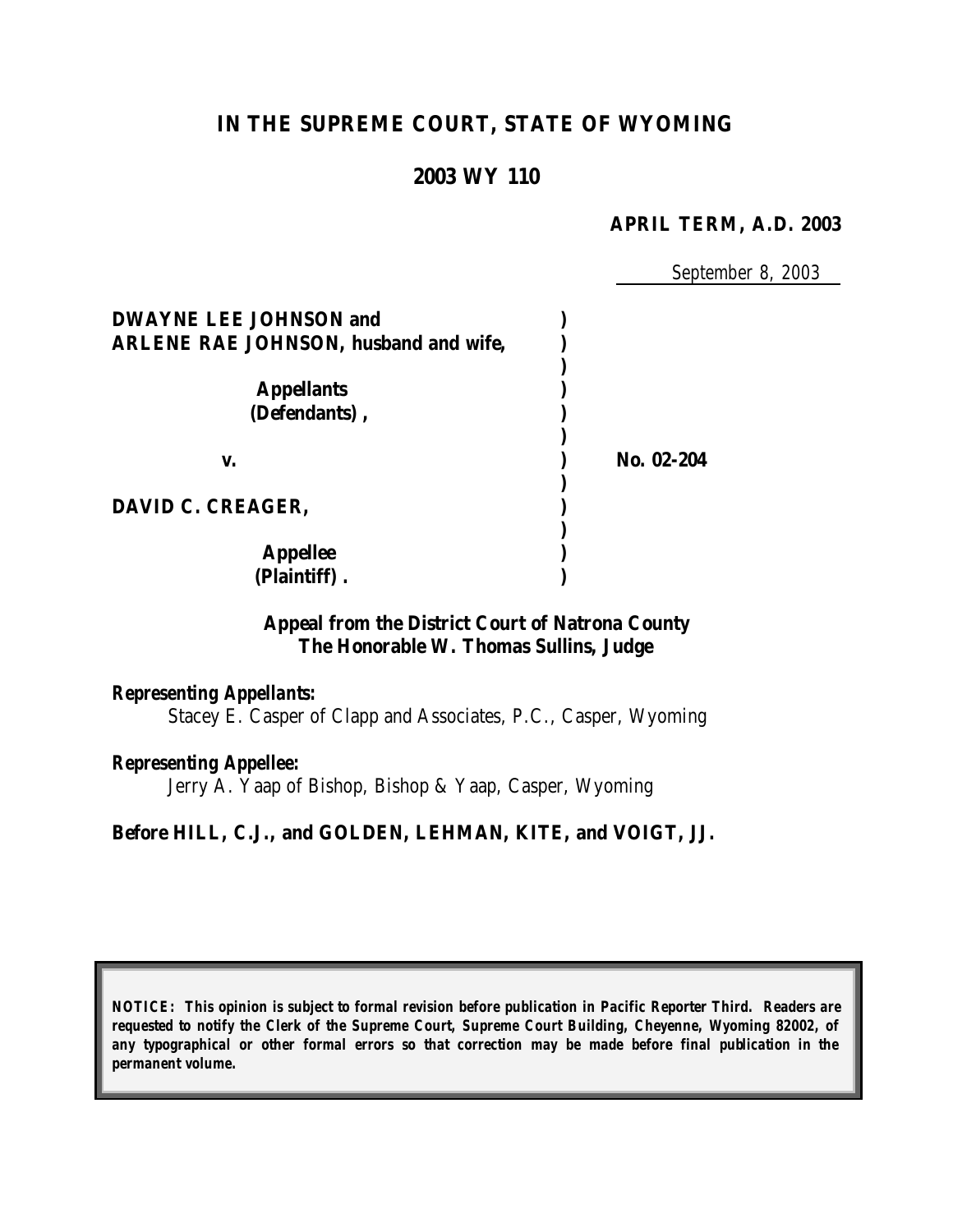### **HILL, Chief Justice.**

[¶1] Appellants, Dwayne and Arlene Johnson (Johnsons), seek review of the district court's order granting summary judgment in favor of Appellee, David Creager (Creager). The Johnsons bought a mobile home from Creager and, after they failed to make the required payments in a timely manner, Creager filed a complaint for replevin. Creager then filed a motion for summary judgment with a supporting affidavit. The Johnsons filed an untimely response to Creager's evidentiary materials, and the district court struck the response because it was filed late. The district court then found that there were no genuine issues of material fact, because there was no evidence to contradict Creager's affidavit, and that Creager was entitled to judgment as a matter of law. We will affirm.

### **ISSUES**

[¶2] The Johnsons pose these issues:

I. Whether the district court erred in granting [Creager's] motion for summary judgment.

A. Whether the transaction in question is governed by the Uniform Commercial Code, Article 9, Secured Transactions.

B. Whether equitable doctrines preclude [Creager] from entitlement to repossession.

Creager's summary of the issues is tersely stated as: "Whether the [district] court erred in granting [Creager's] motion for summary judgment."

### **FACTS**

[¶3] On August 7, 2000, the Johnsons bought a used mobile home from Creager. The transaction was recorded on what was entitled, "A Plain Language Purchase Agreement." The base price was \$10,000.00, with the Johnsons making a \$2,000.00 down payment. The agreement contained a notation that a "new water heater to be taken out of  $1<sup>st</sup>$  payment – receipt \$\$ to equal 500.00." Continuing, the agreement provided:

> Terms are \$2,000.00 down and 500.00 every other Friday starting 9-1-00 until the amount of \$10,000 is fulfilled (if all payments are on time – [through] 3-29-01). No interest providing all payments are made on time. Payments are considered late as of Sunday following the due date at close of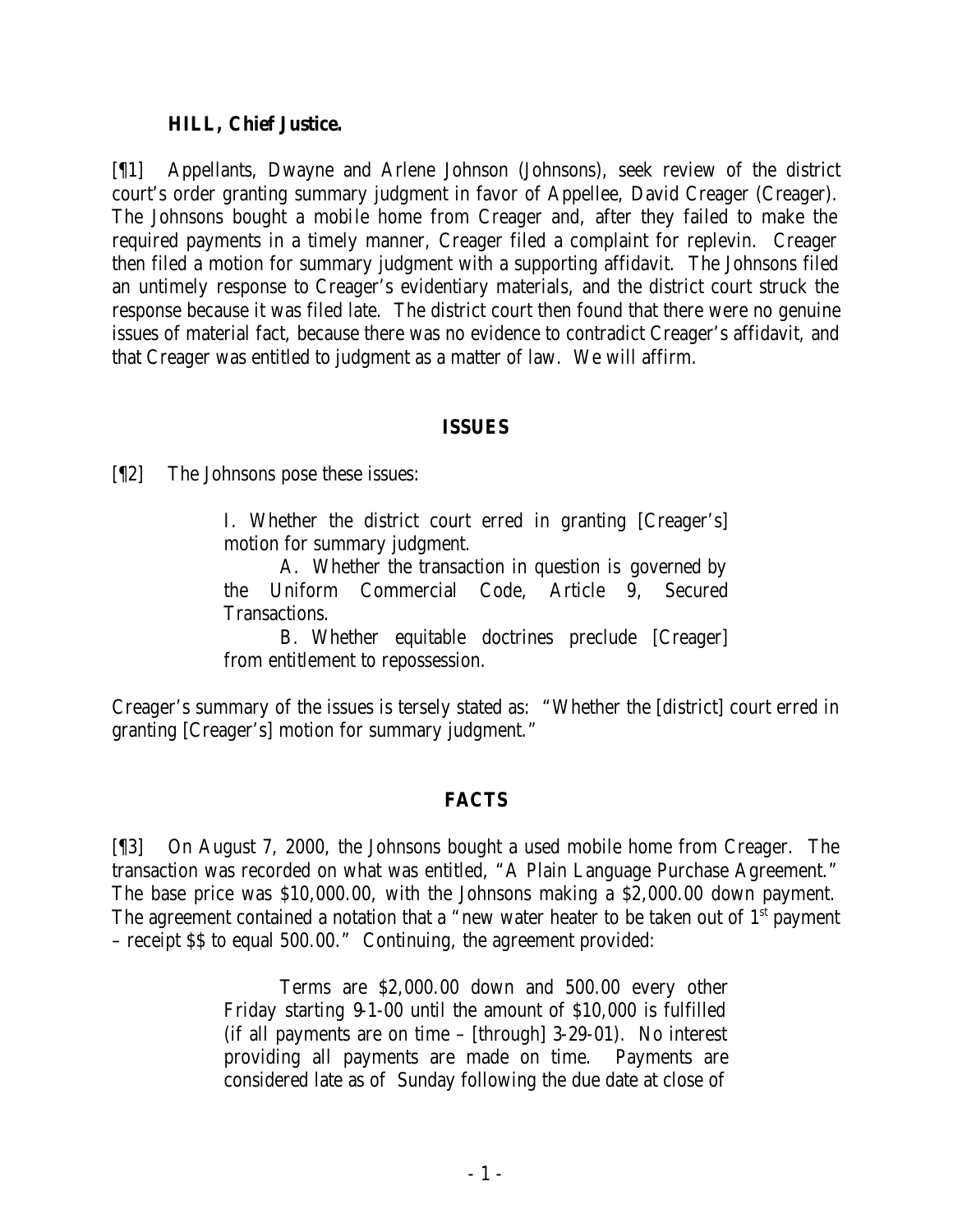business for Oak Creek Village  $(5:00 \text{ p.m.})$ . [If]  $f^{\text{t}}$  time payment is late interest goes to 21% on full original amount of loan (602.66 in interest).  $2<sup>nd</sup>$  late payment home will be repossessed. Neither Dave Creager or Oak Creek Village implies or will stand behind any warranties for this home. Sale of home is as is where is – deposit is non-refundable at time of signing contract. Full \$2,000.00 down in order to move home off our lot.

Title will remain in name of Dave Creager until full amount is paid off. Home shall remain at Blair Ln. – if it is to be moved notice in writing must be given to Dave Creager 30 days in advance for his approval or denial. \$10,000 is as is where is. Customer is responsible for move and setting of home.

[¶4] On January 17, 2002, Creager filed a "Complaint for Replevin" in the district court alleging that the Johnsons had not made timely payments on the mobile home and seeking its return, as well as other damages and costs. On February 8, 2002, the Johnsons filed an answer and counterclaims. Their answer, as well as Creager's pleadings, established that, in addition to the \$2,000.00 down payment, the Johnsons made various payments under the contract totaling \$5,000.00, albeit not always within the time lines articulated in the contract. The Johnsons' affidavits asserted that all payments were made in accordance with Creager's directions, or that Creager acquiesced in the late payments, but that is not a part of the record on appeal. In addition, the Johnsons contended that Creager had breached an oral warranty to the effect that the trailer was "in working order." On May 8, 2002, Creager filed a motion for summary judgment with the affidavit of Creager attached. The affidavit recited the contract set out above, as well as the facts pertaining to the Johnsons' failure to make timely payments and that Creager was, therefore, entitled to a writ of replevin to regain possession of the mobile home. The motion for summary judgment was set for a hearing, to be held on July 10, 2002. On July 8, 2002, the Johnsons filed their brief in opposition to the motion for summary judgment, to which was attached the affidavits of the Johnsons contending that they had not breached the contract but that Creager had.

[¶5] The Wyoming Rules of Civil procedure provide:

## Rule 56. **Summary Judgment.**

(a) *For claimant*. -- A party seeking to recover upon a claim, counterclaim, or cross-claim or to obtain a declaratory judgment may, at any time after the expiration of 20 days from the commencement of the action or after service of a motion for summary judgment by the adverse party, move with or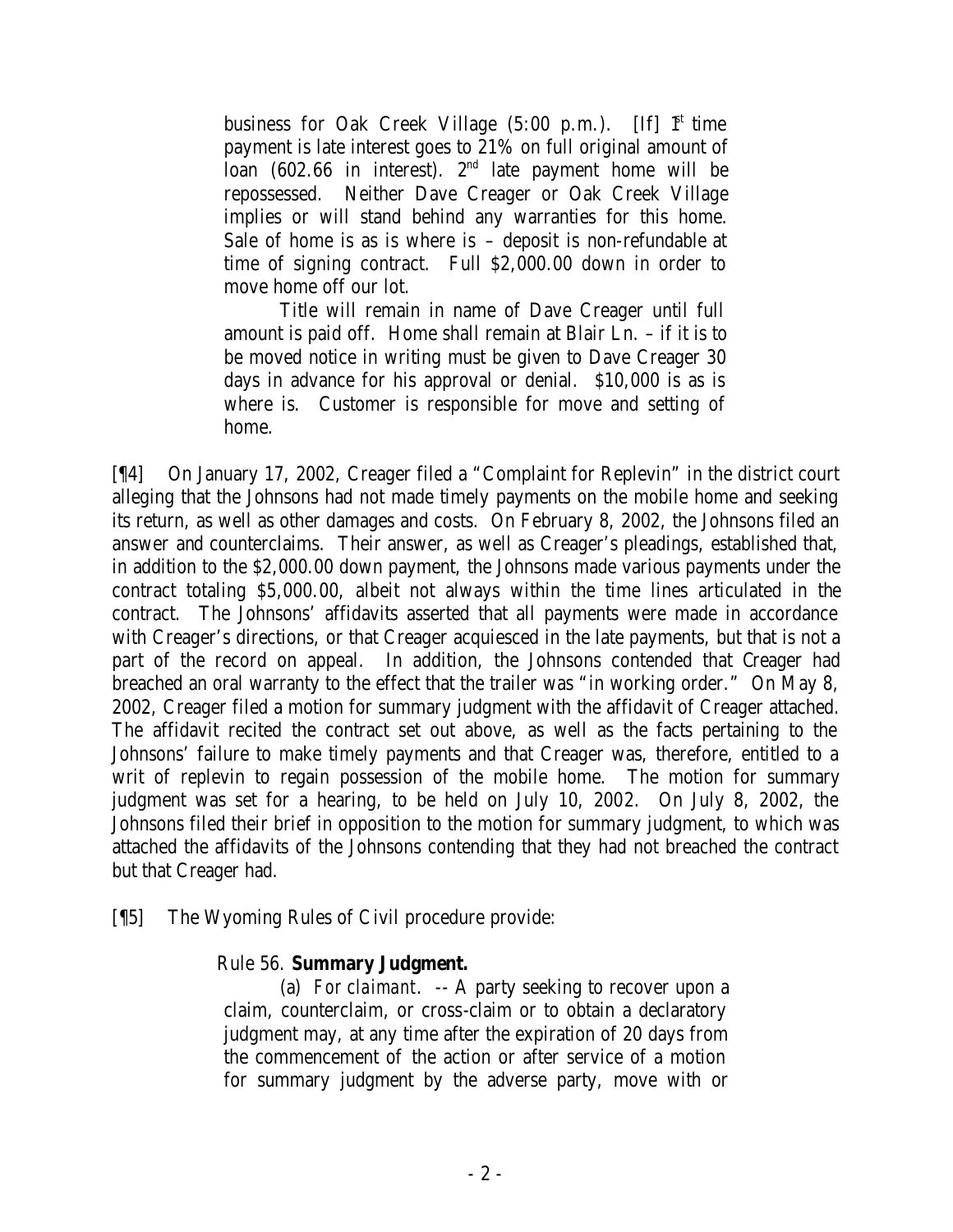without supporting affidavits for a summary judgment in the party's favor upon all or any part thereof.

(b) *For defending party*. -- A party against whom a claim, counterclaim, or cross-claim is asserted or a declaratory judgment is sought may, at any time, move with or without supporting affidavits for a summary judgment in the party's favor as to all or any part thereof.

(c) *Motion and proceedings thereon*. -- **Unless the court otherwise orders, the motion and any response and other papers relating thereto shall be served pursuant to Rule 6(c)**. **The judgment sought shall be rendered forthwith if the pleadings, depositions, answers to interrogatories, and admissions on file, together with the affidavits, if any, show that there is no genuine issue as to any material fact and that the moving party is entitled to a judgment as a matter of law**. A summary judgment, interlocutory in character, may be rendered on the issue of liability alone although there is a genuine issue as to the amount of damages.

(d) *Case not fully adjudicated on motion*. -- If on motion under this rule judgment is not rendered upon the whole case or for all the relief asked and a trial is necessary, the court at the hearing of the motion, by examining the pleadings and the evidence before it and by interrogating counsel, shall if practicable ascertain what material facts exist without substantial controversy and what material facts are actually and in good faith controverted. It shall thereupon make an order specifying the facts that appear without substantial controversy, including the extent to which the amount of damages or other relief is not in controversy, and directing such further proceedings in the action as are just. Upon the trial of the action the facts so specified shall be deemed established, and the trial shall be conducted accordingly.

(e) *Form of affidavits; further testimony; Defense required*. -- Supporting and opposing affidavits shall be made on personal knowledge, shall set forth such facts as would be admissible in evidence, and shall show affirmatively that the affiant is competent to testify to the matters stated therein. Sworn or certified copies of all papers or parts thereof referred to in an affidavit shall be attached thereto or served therewith. The court may permit affidavits to be supplemented or opposed by depositions, answers to interrogatories, or further affidavits.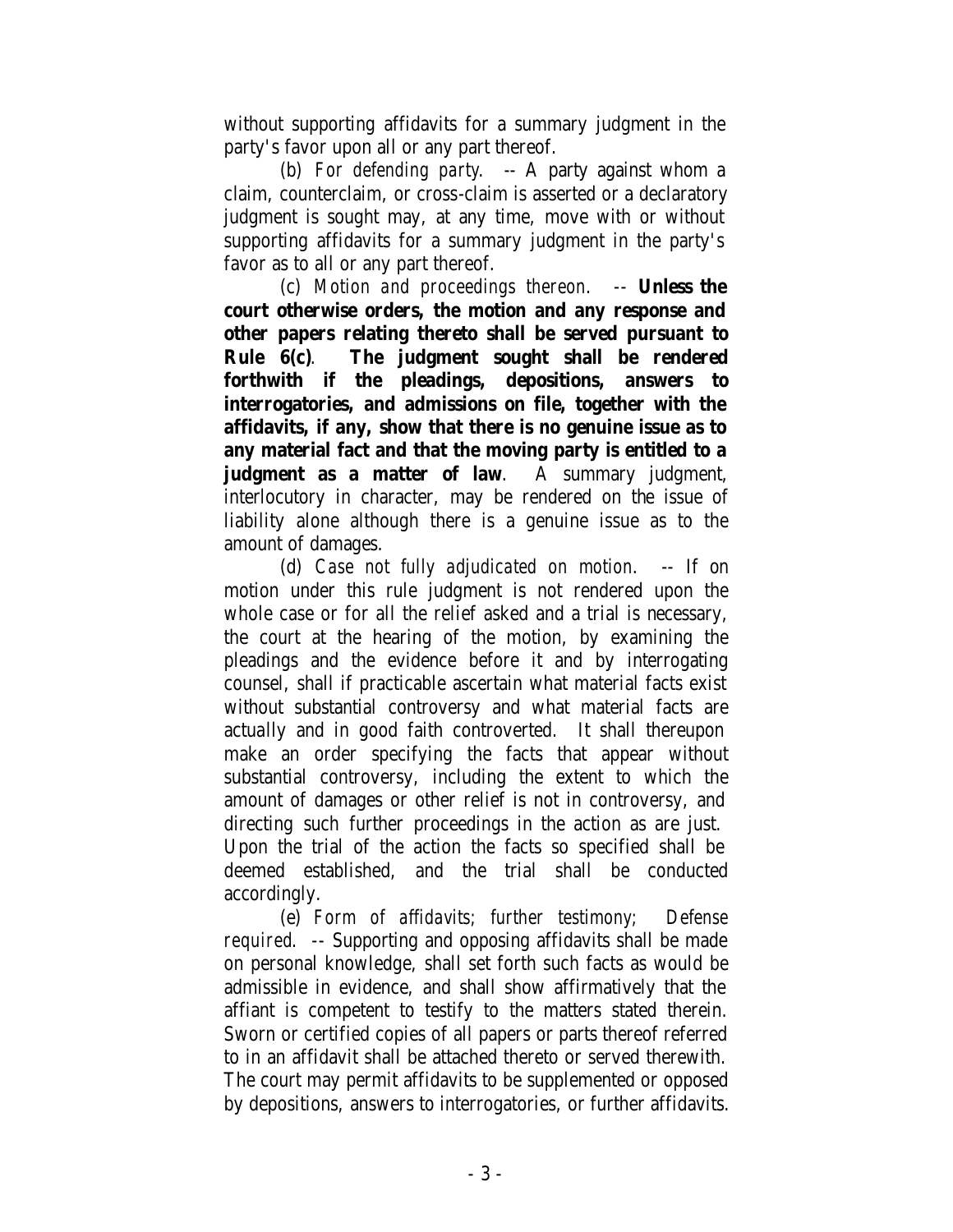**When a motion for summary judgment is made and supported as provided in this rule an adverse party may not rest upon the mere allegations or denials of the adverse party's pleading, but the adverse party's response, by affidavits or as otherwise provided in this rule, must set forth specific facts showing that there is a genuine issue for trial. If the adverse party does not so respond, summary judgment, if appropriate, shall be entered against the adverse party**.

(f) *When affidavits are unavailable*. -- Should it appear from the affidavits of a party opposing the motion that the party cannot for reasons stated present by affidavit facts essential to justify the party's opposition, the court may refuse the application for judgment or may order a continuance to permit affidavits to be obtained or depositions to be taken or discovery to be had or may make such other order as is just.

(g) *Affidavits made in bad faith*. -- Should it appear to the satisfaction of the court at any time that any of the affidavits presented pursuant to this rule are presented in bad faith or solely for the purpose of delay, the court shall forthwith order the party employing them to pay the other party the amount of the reasonable expenses which the filing of the affidavits caused the other party to incur, including reasonable attorney's fees, and any offending party or attorney may be adjudged guilty of contempt.

Rule 6. **Time**.

. . . .

(c) *Motions and Motion Practice*. --

(1) Unless these rules or an order of the court establish time limitations other than those contained herein, all motions, except (A) motions for enlargement of time, (B) motions made during hearing or trial, (C) motions which may be heard ex parte, and (D) motions described in subdivisions (3) and (4) below, together with supporting affidavits, if any, shall be served at least 10 days before the hearing on the motion. **Except as otherwise provided in Rule 59(c), or unless the court by order permits service at some other time, a party affected by the motion shall serve a response, if any, together with affidavits, if any, at least three days prior to the hearing on the motion or within 20 days after service of the motion, whichever is earlier**. Unless the court by order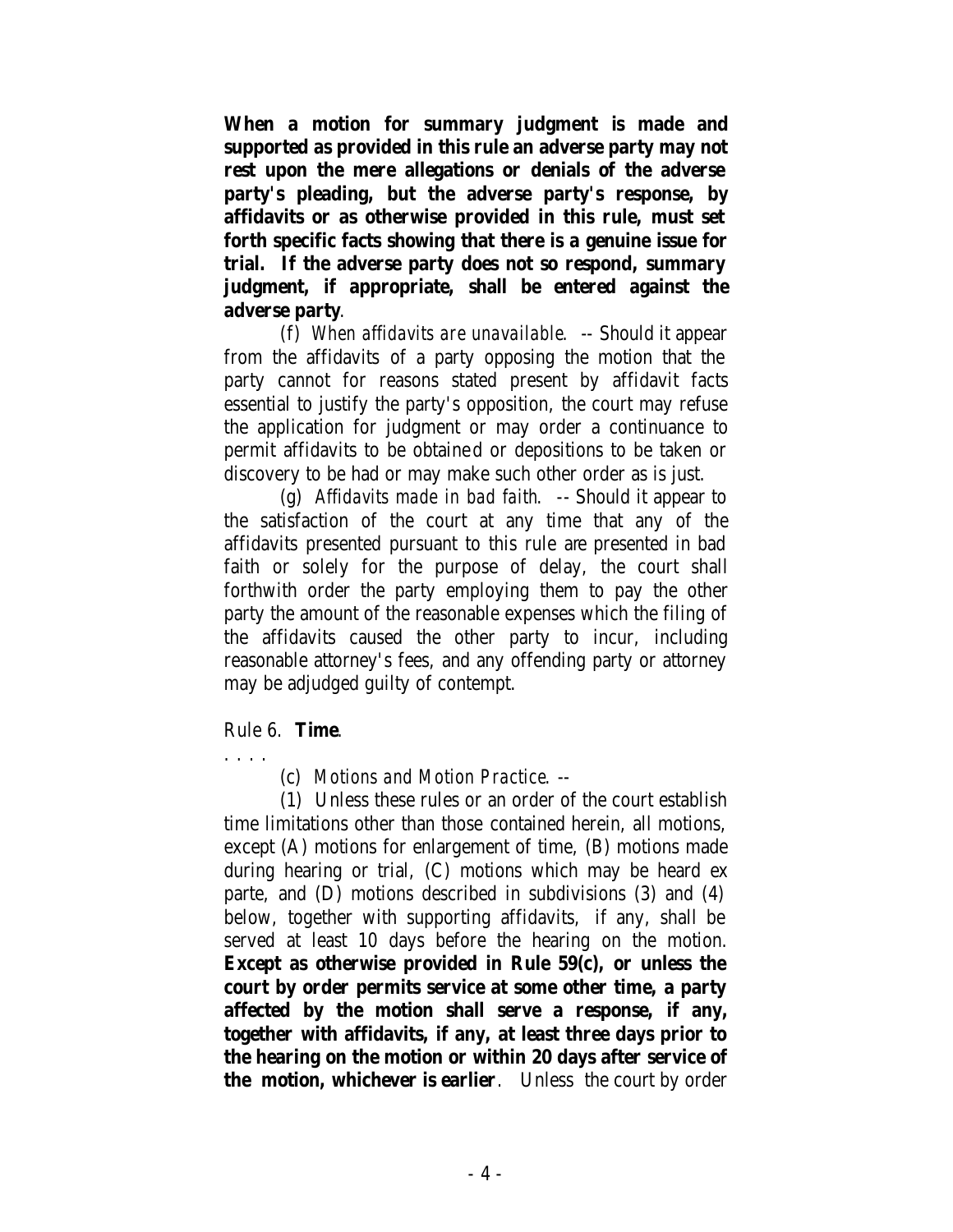permits service at some other time, the moving party shall serve a reply, if any, at least one day prior to the hearing on the motion or within 15 days after service of the response, whichever is earlier. Unless the court otherwise orders, any party may serve supplemental memoranda or rebuttal affidavits at least one day prior to the hearing on the motion.

(Emphasis added.)

[¶6] The Johnsons' papers resisting the motion for summary judgment were not filed in a timely manner under the above-quoted rules. As a result, Creager filed a motion to strike that pleading, and the district granted the motion. The district court then proceeded to hear argument on the motion for summary judgment, leaving out of consideration the Johnsons' evidentiary materials and only considering Creager's evidentiary materials. A district court does not abuse its discretion when it refuses to accept out-of-time affidavits. 10A Charles Alan Wright, Arthur R. Miller & Mary Kay Kane, *Federal Practice and Procedure* Civil 3d § 2719, at 321-22, n.22 (1998).

[¶7] As the initial part of his argument below, Creager challenged the Johnsons' claim that Creager had given an express warranty as to the condition of the trailer by telling them it was "in working order". Creager's position in this regard relied on Wyo. Stat. Ann. §  $34.1 - 2 - 316$  (c) (LexisNexis 2003).<sup>1</sup> Creager contended that the written contract was clear that the mobile home was sold "as is, where is." The cited statute provides:

## **§ 34.1-2-316. Exclusion or modification of warranties.**

(a) Words or conduct relevant to the creation of an express warranty and words or conduct tending to negate or limit warranty shall be construed wherever reasonable as consistent with each other; but subject to the provisions of this article on parol or extrinsic evidence (section 34.1-2-202) negation or limitation is inoperative to the extent that such construction is unreasonable.

(b) Subject to subsection (c), to exclude or modify the implied warranty of merchantability or any part of it the language must mention merchantability and in case of a writing must be conspicuous, and to exclude or modify any implied warranty of fitness the exclusion must be by a writing and conspicuous. Language to exclude all implied warranties of fitness is sufficient if it states, for example, that "There are no

 1 Although this case was considered under the version of the Uniform Commercial Code in effect at the time this matter arose, our citations will be to the current version if both are identical.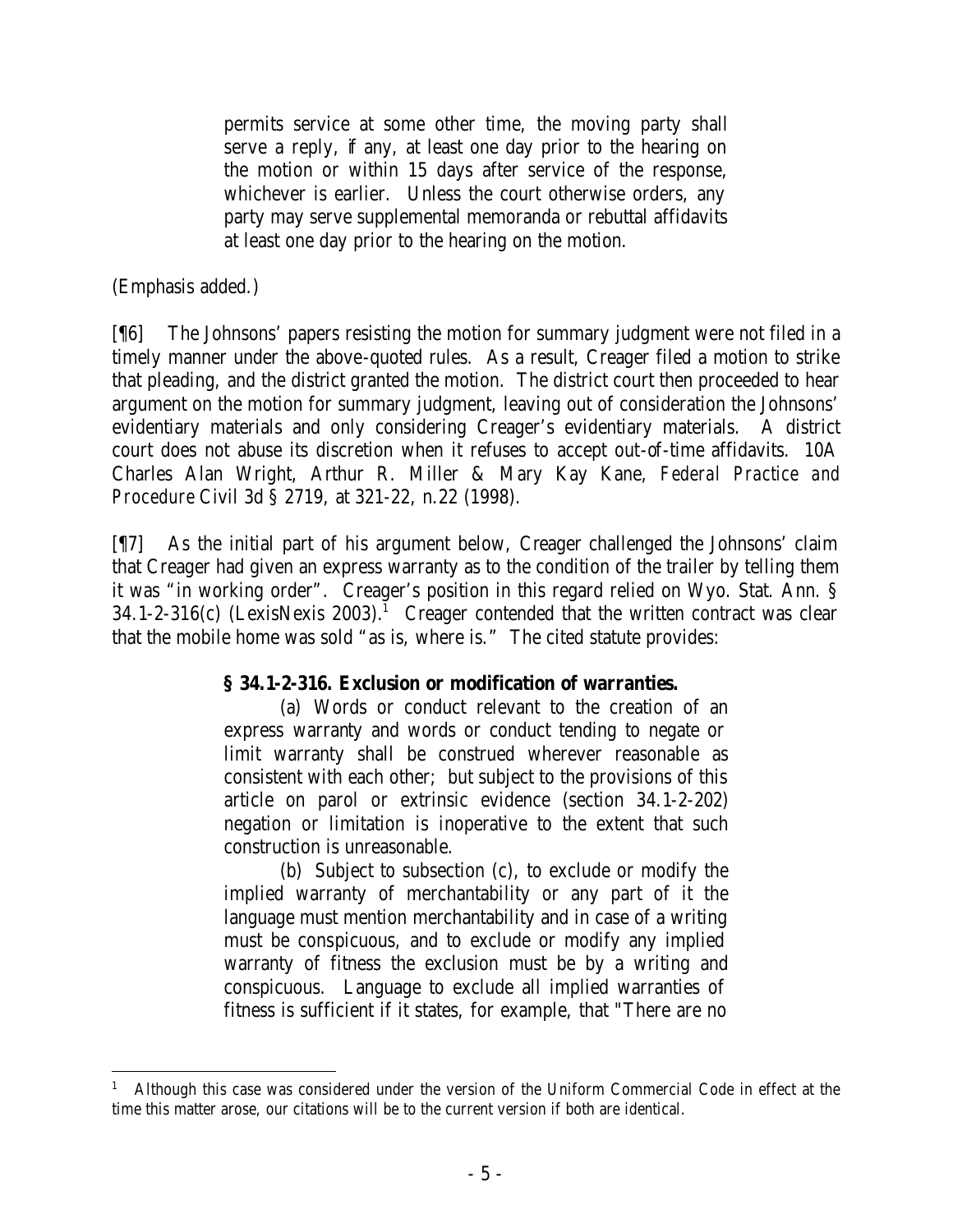warranties which extend beyond the description on the face hereof."

(c) **Notwithstanding subsection (b) of this section:**

**(i) Unless the circumstances indicate otherwise, all implied warranties are excluded by expressions like "as is", "with all faults" or other language which in common understanding calls the buyer's attention to the exclusion of warranties and makes plain that there is no implied warranty; and**

**(ii) When the buyer before entering into the contract has examined the goods or the sample or model as fully as he desired or has refused to examine the goods there is no implied warranty with regard to defects which an examination ought in the circumstances to have revealed to him**; and

(iii) An implied warranty can also be excluded or modified by course of dealing or course of performance or usage of trade; and

(iv) The implied warranties of merchantability and fitness shall not be applicable to a contract for the sale of human blood, blood plasma or other human tissue or organs from an individual or a blood bank or reservoir of such other tissues or organs. Such blood, blood plasma or tissue or organs shall not for the purpose of this article be considered commodities subject to sale or barter, but shall be considered as medical services.

(v) With respect to the sale of cattle, hogs, sheep and horses, there shall be no implied warranty that the cattle, hogs, sheep and horses are free from disease.

(d) Remedies for breach of warranty can be limited in accordance with the provisions of this article on liquidation or limitation of damages and on contractual modification of remedy (sections 34.1-2-718 and 34.1-2-719).

(Emphasis added.) With respect to all other matters at issue, Creager simply maintained that the only evidentiary material before the district court was entirely favorable to Creager's complaint, that there were no genuine issues of material fact, and that he was entitled to judgment as a matter of law.

[¶8] Countering this approach, the Johnsons contended that, even in the absence of their evidentiary materials, Creager was not entitled to judgment as a matter of law. It was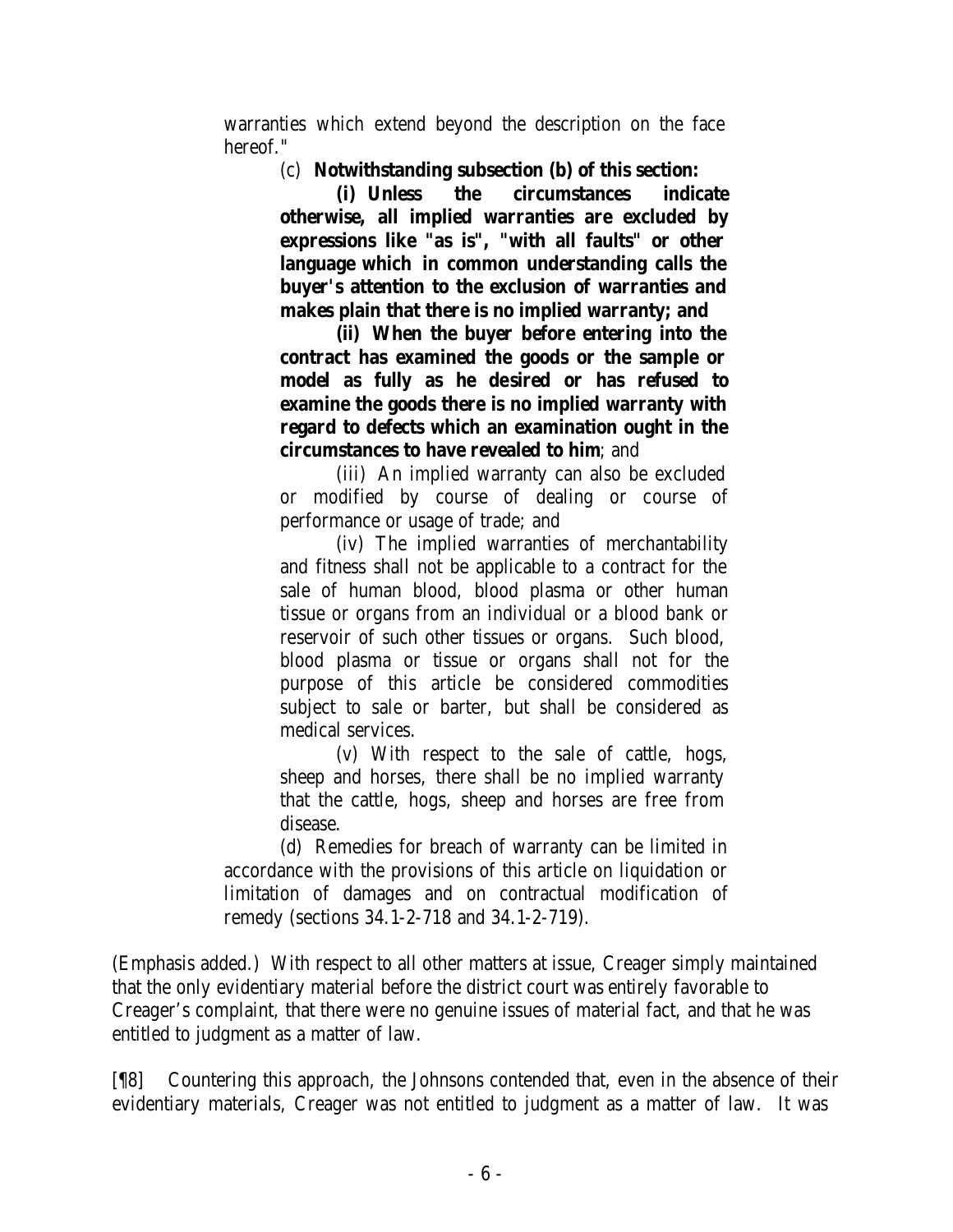their view that Creager could not, or had not, properly proceeded under the statutes governing replevin (Wyo. Stat. Ann. §§ 1-15-301 through -306 (LexisNexis 2003)) and, further, that this matter was one governed by Article 9 of the Uniform Commercial Code-Secured Transactions (Wyo. Stat. Ann. §§ 34.1-9-101 through -709 (LEXIS 1999)). Continuing, the Johnsons contended that even accepting Creager's entire affidavit as true, he was not entitled to repossess the trailer, keep all of their \$7,000.00 in payments, and collect other damages.

[¶9] Looking only to the contract itself and Creager's affidavit, the district court determined that there were no genuine issues of material fact. I also determined that replevin was an appropriate remedy in these circumstances and, although there had been some delay in Creager filing his action for replevin, neither laches nor waiver applied in these circumstances. Thus, the district court returned the mobile home to Creager's possession, but did not award any further damages.

## **STANDARD OF REVIEW**

[¶10] When we review a summary judgment, we have before us the same materials as did the district court, and we follow the same standards which applied to the proceedings below. The propriety of granting a motion for summary judgment depends upon the correctness of the dual findings that there is no genuine issue as to any material fact and that the prevailing party is entitled to judgment as a matter of law. *Reed v. Miles Land and Livestock Company*, 2001 WY 16, ¶9, 18 P.3d 1161, ¶9 (Wyo. 2001). A genuine issue of material fact exists when a disputed fact, if proven, would have the effect of establishing or refuting an essential element of an asserted cause of action or defense. We, of course, examine the record from a vantage point most favorable to that party who opposed the motion, affording to that party the benefit of all favorable inferences that fairly may be drawn from the record. *Scherer Construction, LLC v. Hedquist Construction, Inc.*, 2001 WY 23, ¶15, 18 P.3d 645, ¶15 (Wyo. 2001); *Central Wyoming Medical Laboratory, LLC v. Medical Testing Lab, Inc.*, 2002 WY 47, ¶15, 43 P.3d 121, ¶15 (Wyo. 2002).

## **DISCUSSION**

[¶11] The Johnsons take the position that replevin was not an available remedy under the circumstances of this case and that the only correct source of law to resolve this case is found in the Uniform Commercial Code (UCC). We note at the outset that that view was not articulated to the district court during the proceedings below. Moreover, we are unable to agree with that foundational proposition. The UCC is not intended to supplant remedies such as replevin. Rather it serves to supplement them. Wyo. Stat. Ann. § 34.1-1-103 (LexisNexis 2003) provides: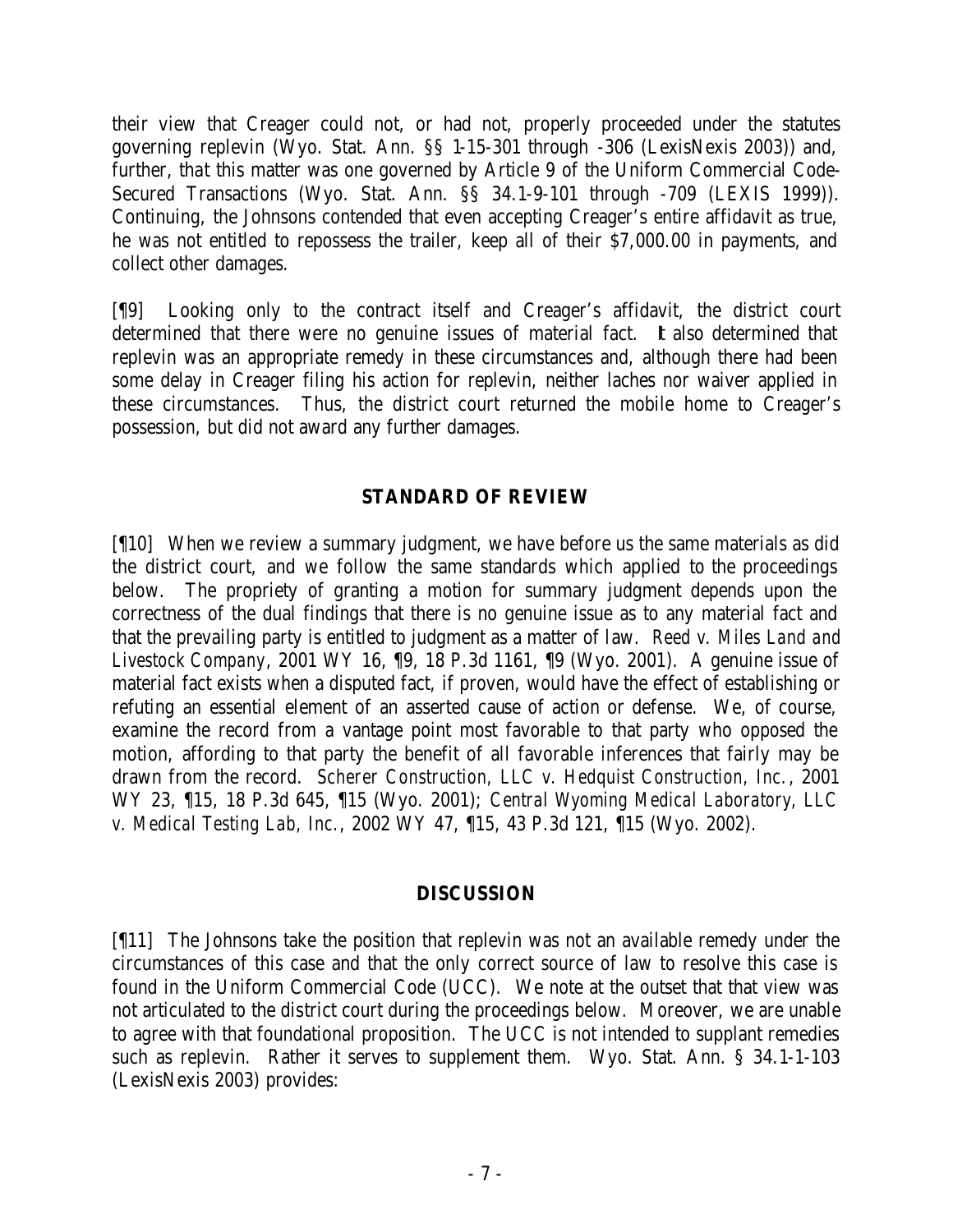## **§ 34.1-1-103. Supplementary general principles of law applicable.**

Unless displaced by the particular provisions of this act [§§ 34.1-1-101 through 34.1-10-104], the principles of law and equity, including the law merchant and the law relative to capacity to contract, principal and agent, estoppel, fraud, misrepresentation, duress, coercion, mistake, bankruptcy, or other validating or invalidating cause shall supplement its provisions.

In the annotation to that statute, one of the purposes of the enactment is stated to be: "The listing given in this section is merely illustrative; no listing could be exhaustive. Nor is the fact that in some sections particular circumstances have led to express reference to other fields of law intended at any time to suggest the negation of the general application of the principles of this section." We have specifically held that the law of replevin has not been displaced by the UCC. *Brown v. Green*, 618 P.2d 140, 144 (Wyo. 1980); and *see Comer v. Green Tree Acceptance, Inc.*, 858 P.2d 560, 562-64 (Wyo. 1993); and James J. White and Robert S. Summers, *Uniform Commercial Code*, § 25-8, at 898-99 (5<sup>th</sup> ed. 2000) ("A secured party, wishing to repossess by judicial action, has several means available. For instance, it can bring an action in replevin, originally a common-law action, now largely codified."). However, that does not necessarily mean that the UCC does not apply to some facets of a case such as this.

[¶12] The Johnsons call our attention to Wyo. Stat. Ann. § 34.1-9-102 (LEXIS 1999) which provided:

> (a) Except as otherwise provided in section 34.1-9-104 on excluded transactions, this article applies:

> > (i) To any transaction (regardless of its form) which is intended to create a security interest in personal property or fixtures including goods, documents, instruments, general intangibles, chattel paper or accounts; and also

(ii) To any sale of accounts or chattel paper.

(b) This article applies to security interests created by contract including pledge, assignment, chattel mortgage, chattel trust, trust deed, factor's lien, equipment trust, conditional sale, trust receipt, other lien or title retention contract and lease or consignment intended as security. This article does not apply to statutory liens except as provided in section 34.1-9-310.

(c) The application of this article to a security interest